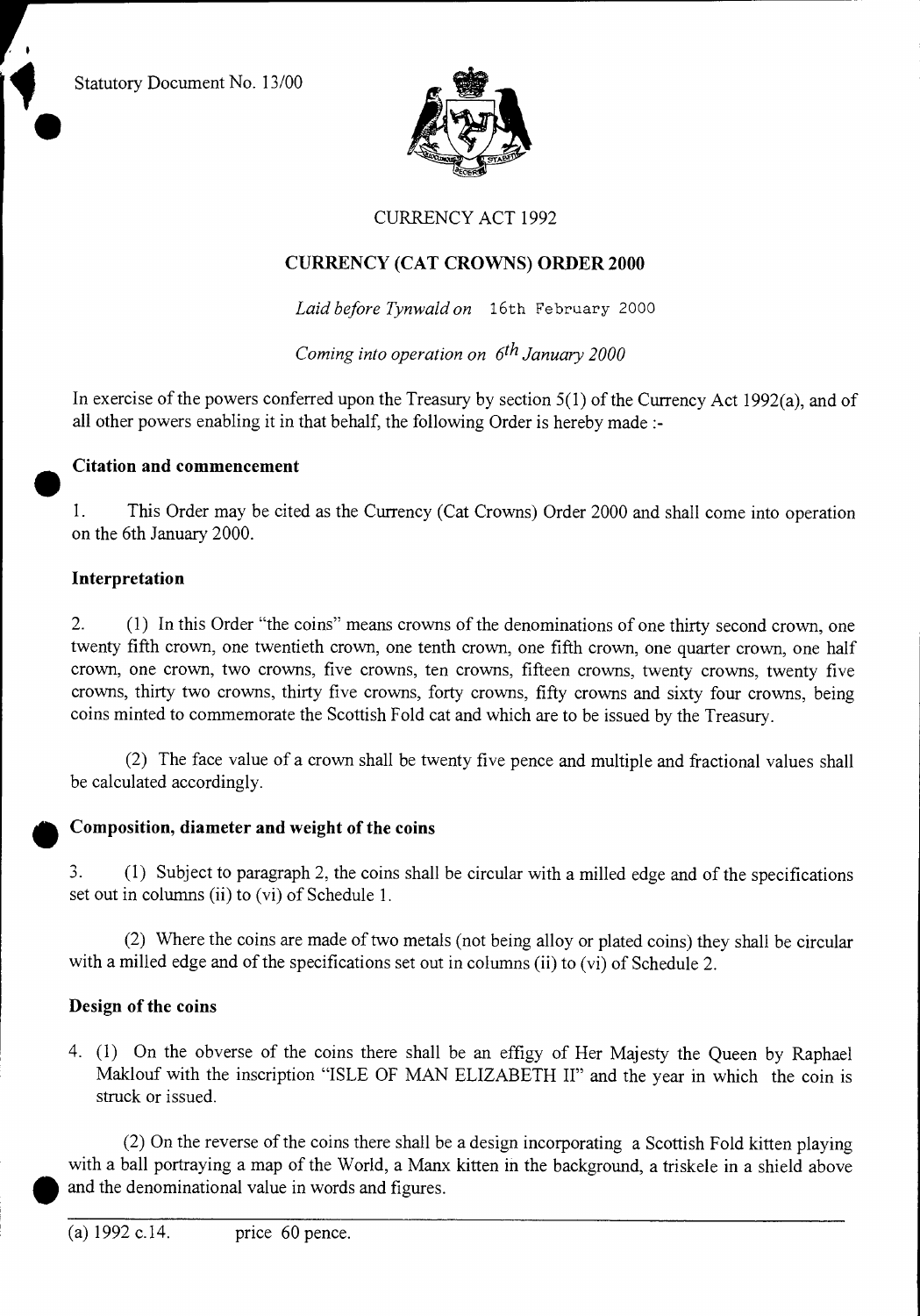## Article 3(1) **SCHEDULE 1**

### • **SPECIFICATIONS FOR SINGLE METAL, ALLOY AND PLATED COINS**

| (i)<br>Denomination | (ii)<br><b>Standard</b><br><b>Diameter</b><br>mm | (iii)<br><b>Metal</b> | (iv)<br><b>Millesimal</b><br>Composition | (v)<br>Standard<br>Weight<br>gms | (vi)<br>Weight<br><b>Remedy</b><br>gms |
|---------------------|--------------------------------------------------|-----------------------|------------------------------------------|----------------------------------|----------------------------------------|
| 1/32 Crown          | 10.00                                            | Gold                  | 999.9                                    | 1.00                             | 0.0022                                 |
| 1/25 Crown          | 13.92                                            | Gold                  | 999.9                                    | 1.2447                           | 0.0022                                 |
|                     | 13.92                                            | Platinum              | 995.0                                    | 1.2447                           | 0.0022                                 |
| 1/20 Crown          | 15.00                                            | Platinum              | 995.0                                    | 1.556                            | 0.0027                                 |
| $1/10$ Crown        | 16.50                                            | Platinum              | 995.0                                    | 3.112                            | 0.0055                                 |
|                     | 17.95                                            | Platinum              | 995.0                                    | 3.112                            | 0.0055                                 |
|                     | 17.95                                            | Gold                  | 999.9                                    | 3.112                            | 0.0055                                 |
| 1/5 Crown           | 22.00                                            | Platinum              | 995.0                                    | 6.223                            | 0.011                                  |
|                     | 22.00                                            | Gold                  | 999.9                                    | 6.223                            | 0.011                                  |
| 1/4 Crown           | 22.00                                            | Platinum              | 995.0                                    | 7.780                            | 0.013                                  |
| $1/2$ Crown         | 27.00                                            | Platinum              | 995.0                                    | 15.559                           | 0.027                                  |
|                     | 30.00                                            | Gold                  | 999.9                                    | 15.559                           | 0.027                                  |
|                     | 32.25                                            | Platinum              | 995.0                                    | 15.559                           | 0.027                                  |
|                     | 32.25                                            | Gold                  | 999.9                                    | 15.559                           | 0.027                                  |
|                     | 32.25                                            | Silver                | 999.0                                    | 15.567                           | 0.027                                  |
|                     | 38.60                                            | Titanium              | 999.0                                    | 15.551                           | 0.027                                  |
| 1 Crown             | 32.70                                            | Platinum              | 995.0                                    | 31.103                           | 0.055                                  |
|                     | 32.70                                            | Gold                  | 999.9                                    | 31.103                           | 0.055                                  |
|                     | 38.60                                            | Platinum              | 995.0                                    | 31.103                           | 0.055                                  |
|                     | 38.60                                            | Palladium             | 999.0                                    | 31.103                           | 0.055                                  |
|                     | 38.60                                            | Gold                  | 999.9                                    | 31.103                           | 0.055                                  |
|                     | 38.60                                            | Gold                  | 916.0                                    | 33.993                           | 0.055                                  |
|                     | 38.60                                            | Silver                | 999.0                                    | 31.103                           | 0.055                                  |
|                     | 38.60                                            | Silver                | 925.0                                    | 28.28                            | 0.055                                  |
|                     | 38.60                                            | Gold plated silver    | 925.0                                    | 28.28                            | 0.055                                  |
|                     | 38.60                                            | Cupro-nickel          | 75 Cu/25Ni*                              | 28.28                            | 0.080                                  |
| 2 Crowns            | 40.00                                            | Gold                  | 999.9                                    | 62.207                           | 0.110                                  |
|                     | 40.00                                            | Silver                | 999.0                                    | 62.207                           | 0.110                                  |
| 5 Crowns            | 50.00                                            | Platinum              | 995.0                                    | 155.845                          | 0.250                                  |
|                     | 50.00                                            | Gold                  | 999.9                                    | 155.845                          | 0.250                                  |
|                     | 50.00                                            | Gold                  | 916.0                                    | 169.917                          | 0.250                                  |
|                     | 65.00                                            | Silver                | 999.0                                    | 155.923                          | 0.250                                  |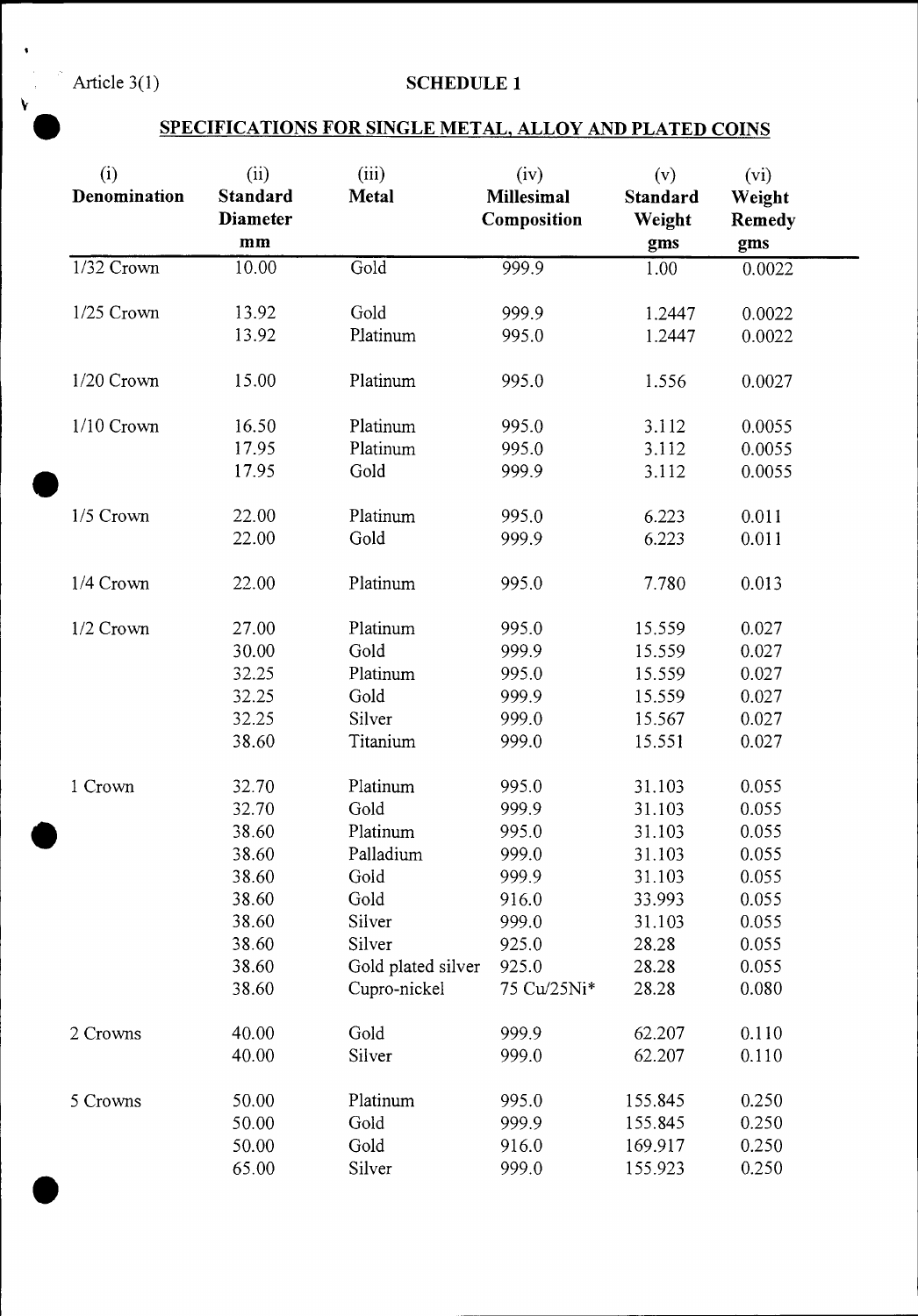| (i)<br>Denomination | (ii)<br>Standard<br><b>Diameter</b><br>mm | (iii)<br><b>Metal</b> | (iv)<br><b>Millesimal</b><br>Composition | (v)<br>Standard<br>Weight<br>gms | $(v_i)$<br>Weight<br><b>Remedy</b><br>gms |
|---------------------|-------------------------------------------|-----------------------|------------------------------------------|----------------------------------|-------------------------------------------|
| 10 Crowns           | 63.00                                     | Platinum              | 995.0                                    | 311.590                          | 0.400                                     |
|                     | 63.00                                     | Gold                  | 916.0                                    | 339.735                          | 0.400                                     |
|                     | 63.00                                     | Gold                  | 999.9                                    | 311.590                          | 0.400                                     |
|                     | 65.00                                     | Platinum              | 995.0                                    | 311.590                          | 0.400                                     |
|                     | 65.00                                     | Gold                  | 916.0                                    | 339.735                          | 0.400                                     |
|                     | 65.00                                     | Gold                  | 999.9                                    | 311.590                          | 0.400                                     |
|                     | 75.00                                     | Silver                | 999.0                                    | 311.747                          | 0.400                                     |
| 15 Crowns           | 65.00                                     | Gold                  | 999.9                                    | 466.552                          | 0.825                                     |
| 20 Crowns           | 75.00                                     | Gold                  | 999.9                                    | 622.07                           | 1.100                                     |
| 25 Crowns           | 80.00                                     | Gold                  | 999.9                                    | 777.59                           | 1.375                                     |
| 32 Crowns           | 85.00                                     | Gold                  | 999.9                                    | 1,000.00                         | 1.700                                     |
|                     | 85.00                                     | Silver                | 999.0                                    | 1,000.00                         | 1.700                                     |
|                     | 85.00                                     | Platinum              | 995.0                                    | 1,000.00                         | 1.700                                     |
| 35 crowns           | 85.00                                     | Gold                  | 999.9                                    | 1,088.62                         | 1.700                                     |
|                     | 85.00                                     | Silver                | 999.0                                    | 1,088.62                         | 1.700                                     |
|                     | 85.00                                     | Platinum              | 995.0                                    | 1,088.62                         | 1.700                                     |
| 40 crowns           | 100.00                                    | Silver                | 999.0                                    | 1,244.14                         | 1.800                                     |
| 50 Crowns           | 85.00                                     | Gold                  | 999.9                                    | 1,538.00                         | 2.000                                     |
|                     | 85.00                                     | Silver                | 999.0                                    | 1,538.00                         | 2.000                                     |
|                     | 85.00                                     | Platinum              | 995.0                                    | 1,538.00                         | 2.000                                     |
| 64 Crowns           | 85.00                                     | Gold                  | 999.9                                    | 2,000.00                         | 2.700                                     |
|                     | 85.00                                     | Silver                | 999.0                                    | 2,000.00                         | 2.700                                     |
|                     | 85.00                                     | Platinum              | 995.0                                    | 2,000.00                         | 2.700                                     |

\* Note :  $Cu = Copper 75%$  $Ni = Nickel$  25%



 $\overline{\phantom{a}}$ 

 $\mathbf{v}$